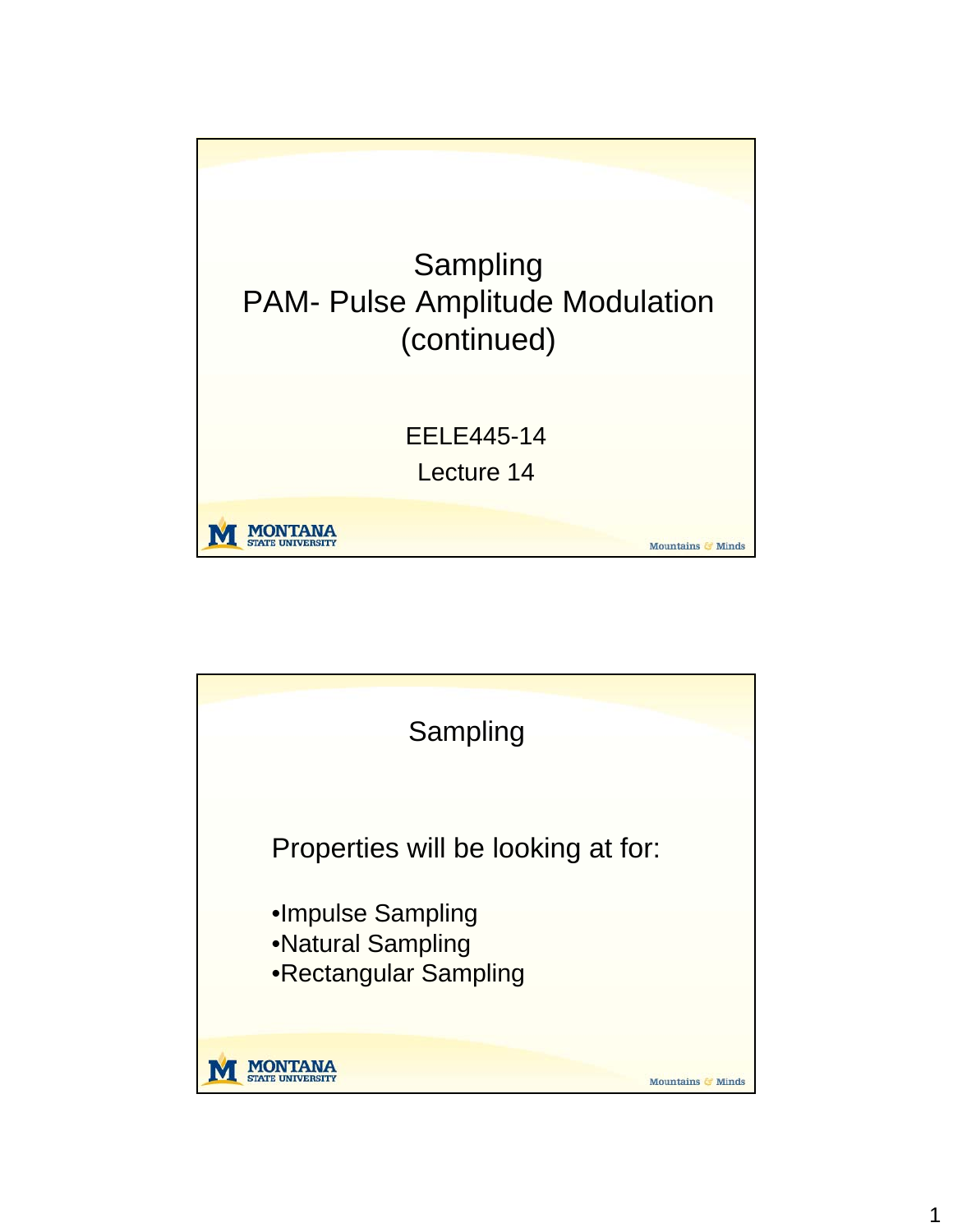

**Impulse Sampling  
\nSampling series**\n
$$
\frac{1}{\sqrt{15}}\int_{\frac{\pi}{15}}^{\frac{\pi}{15}} \frac{F}{\sqrt{15}} \int_{\frac{\pi}{15}}^{\frac{\pi}{15}} \frac{F}{\sqrt{15}} \int_{\frac{\pi}{15}}^{\frac{\pi}{15}} \frac{F}{\sqrt{15}} \int_{\frac{\pi}{15}}^{\frac{\pi}{15}} \frac{F}{\sqrt{15}} \int_{\frac{\pi}{15}}^{\frac{\pi}{15}} \frac{F}{\sqrt{15}} \int_{\frac{\pi}{15}}^{\frac{\pi}{15}} \frac{F}{\sqrt{15}} \int_{\frac{\pi}{15}}^{\frac{\pi}{15}} \frac{F}{\sqrt{15}} \int_{\frac{\pi}{15}}^{\frac{\pi}{15}} \frac{F}{\sqrt{15}} \int_{\frac{\pi}{15}}^{\frac{\pi}{15}} \frac{F}{\sqrt{15}} \int_{\frac{\pi}{15}}^{\frac{\pi}{15}} \frac{F}{\sqrt{15}} \int_{\frac{\pi}{15}}^{\frac{\pi}{15}} \frac{F}{\sqrt{15}} \int_{\frac{\pi}{15}}^{\frac{\pi}{15}} \frac{F}{\sqrt{15}} \int_{\frac{\pi}{15}}^{\frac{\pi}{15}} \frac{F}{\sqrt{15}} \int_{\frac{\pi}{15}}^{\frac{\pi}{15}} \frac{F}{\sqrt{15}} \int_{\frac{\pi}{15}}^{\frac{\pi}{15}} \frac{F}{\sqrt{15}} \int_{\frac{\pi}{15}}^{\frac{\pi}{15}} \frac{F}{\sqrt{15}} \int_{\frac{\pi}{15}}^{\frac{\pi}{15}} \frac{F}{\sqrt{15}} \int_{\frac{\pi}{15}}^{\frac{\pi}{15}} \frac{F}{\sqrt{15}} \int_{\frac{\pi}{15}}^{\frac{\pi}{15}} \frac{F}{\sqrt{15}} \int_{\frac{\pi}{15}}^{\frac{\pi}{15}} \frac{F}{\sqrt{15}} \int_{\frac{\pi}{15}}^{\frac{\pi}{15}} \frac{F}{\sqrt{15}} \int_{\frac{\pi}{15}}^{\frac{\pi}{15}} \frac{F}{\sqrt{15}} \int_{\frac{\pi}{15}}^{\frac{\pi}{15}} \frac{F}{\sqrt{15}} \int_{\frac{\pi}{15}}^{\frac{\pi}{15}} \frac
$$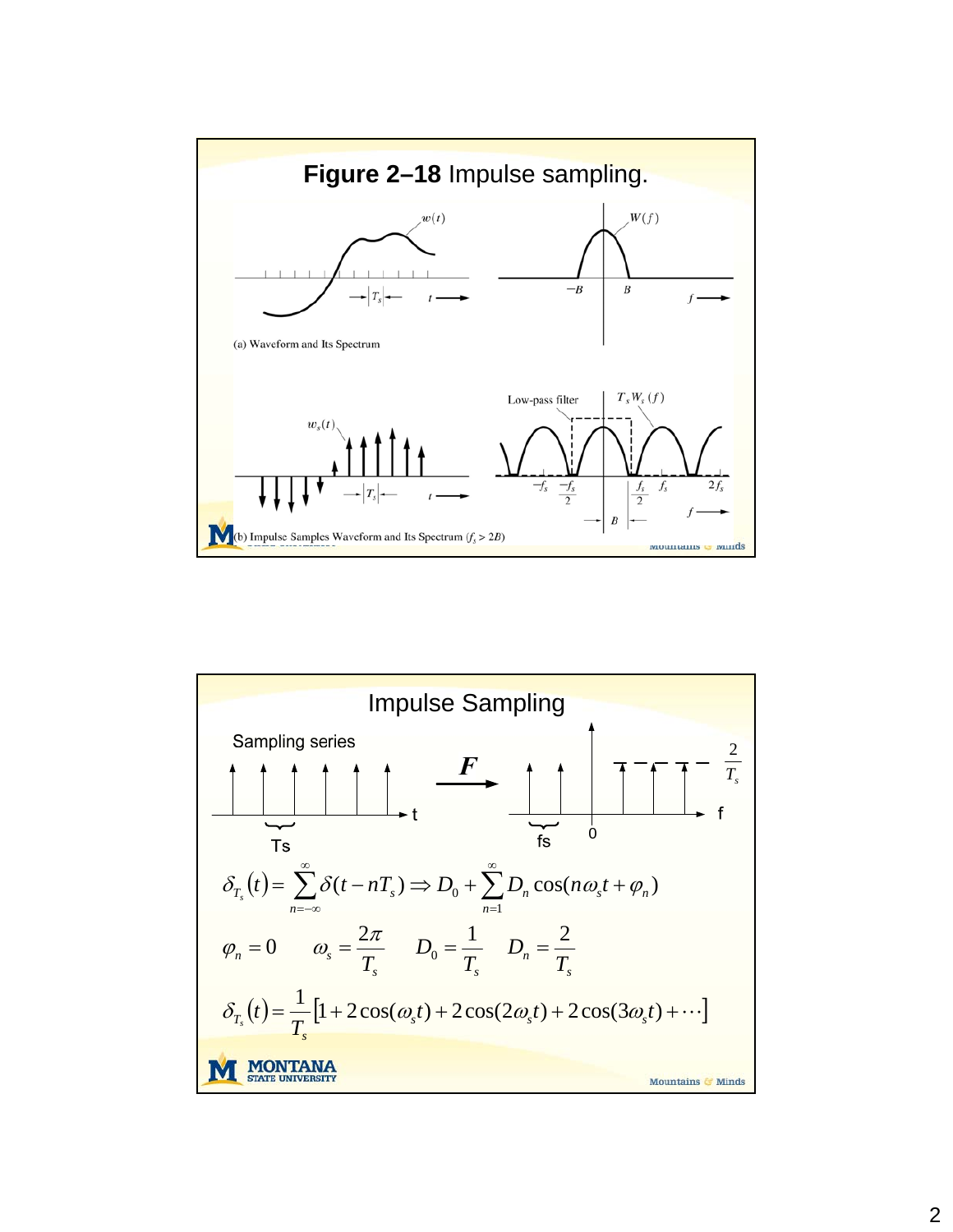

Impulse Sampling-text  
\n
$$
w_s(t) = w(t) \sum_{n=-\infty}^{\infty} \delta(t - nT_s)
$$
\n
$$
= \sum_{n=-\infty}^{\infty} w(nT_s) \delta(t - nT_s) \qquad eq2 - 171
$$
\nsubstituting,  
\n
$$
w_s(t) = w(t) \sum_{n=-\infty}^{\infty} \frac{1}{T_s} e^{jn\omega_s t}
$$
\n
$$
W_s(f) = \frac{1}{T_s} \sum_{n=-\infty}^{\infty} W(f - nf_s)
$$
\nM ONITANA  
\nSINITANA  
\nM ONITANA  
\nMOMITANA  
\nMOMITANA  
\nMOMITANS C Minds C MINDS C MInds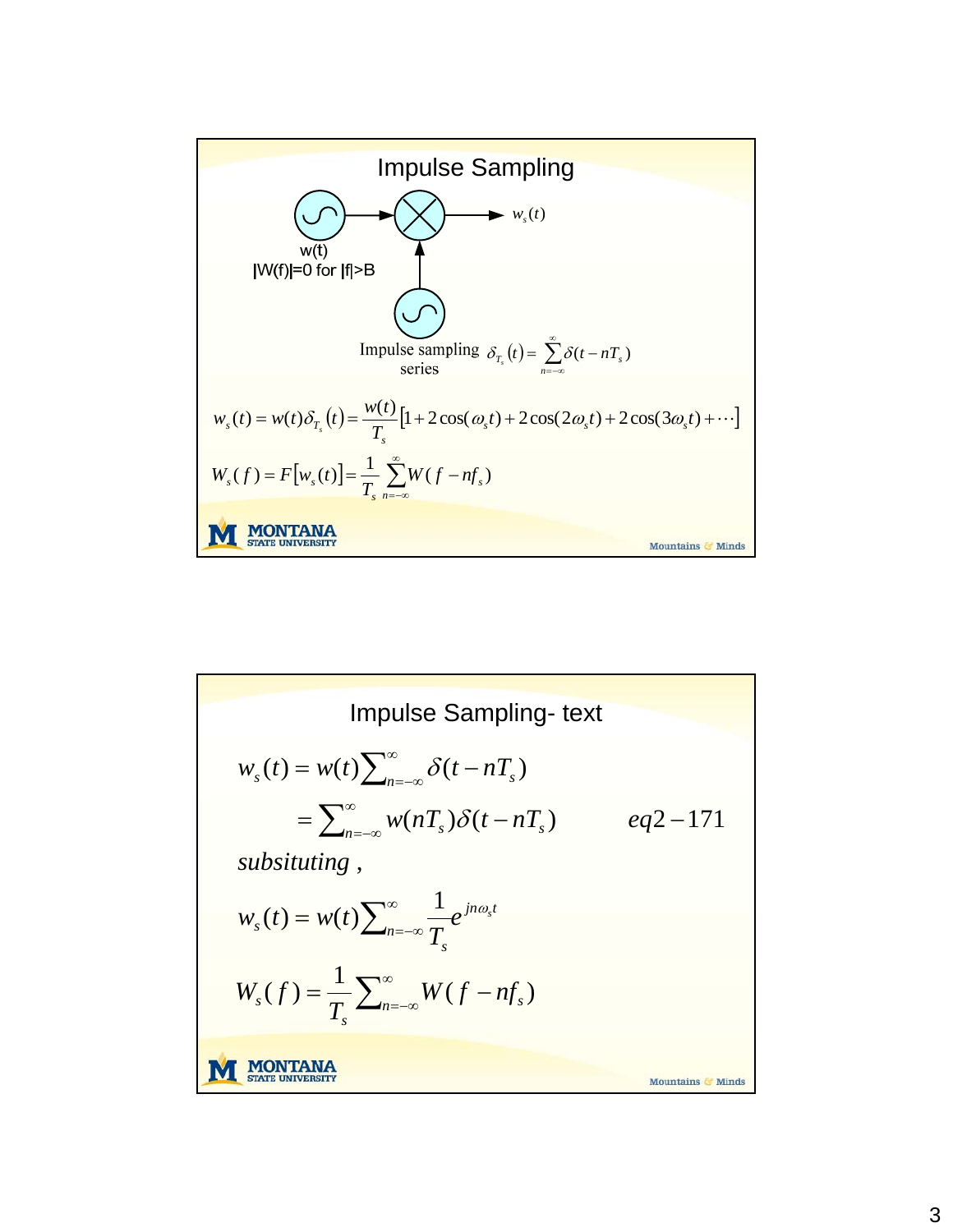## Impulse Sampling

The spectrum of the impuse sampled signal is the spectrum of the unsampled signal that is repeated every  $f_s$  Hz, where  $f_s$  is the sampling frequency or rate (samples/sec). This is one of the basic principles of digital signal processing.

## Note:

This technique of impulse sampling is often used to translate the spectrum of a signal to another frequency band that is centered on a harmonic of the sampling frequency,  $f_s$ .

If  $f_s$  = 2B, (see fig 2-18), the replicated spectra around each harmonic of  $f<sub>s</sub>$  do not overlap, and the original spectrum can be regenerated with an ideal LPF with a cutoff of  $f_s/2$ .

Mountains & Minds

**MONTANA**<br>STATE UNIVERSITY

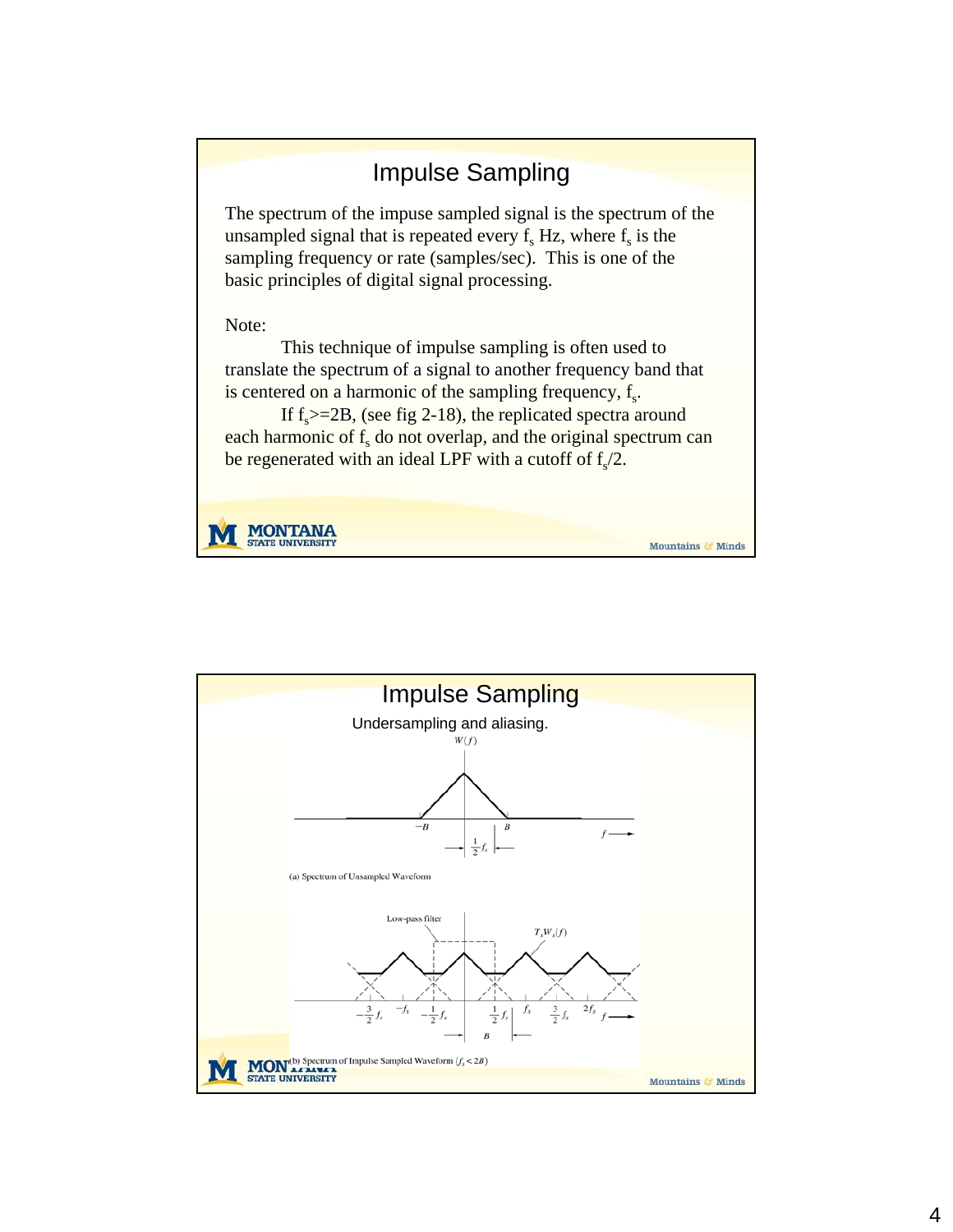

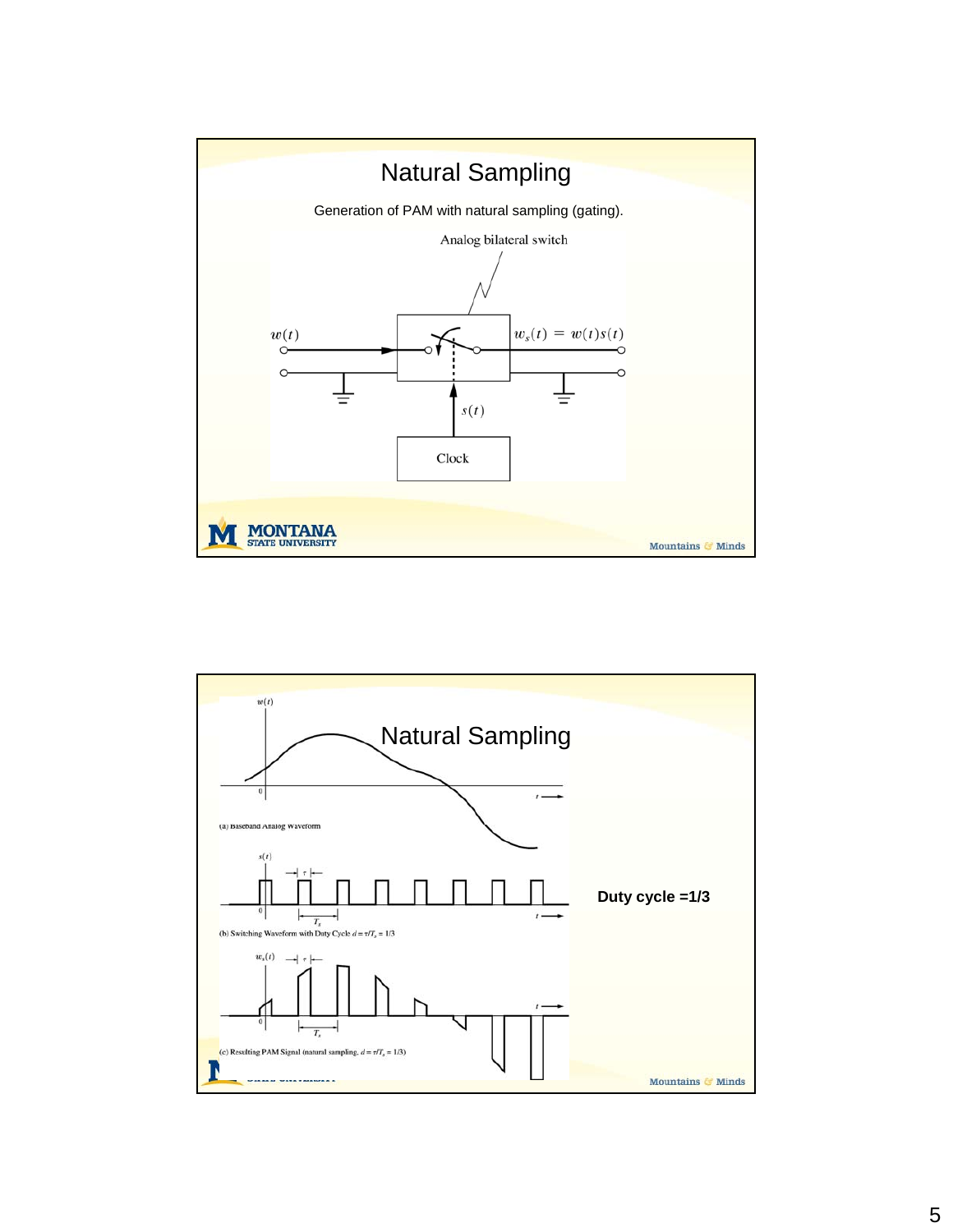

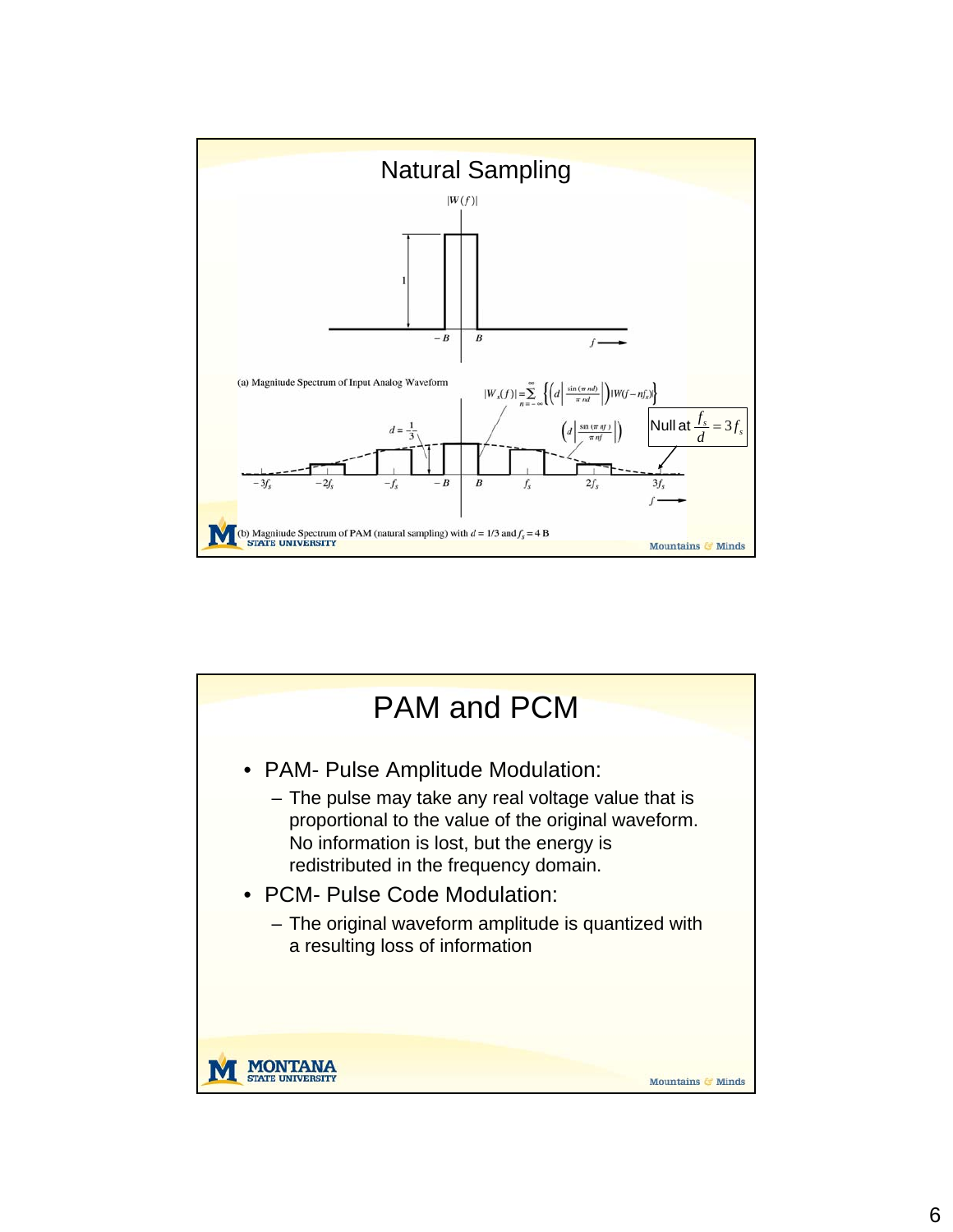

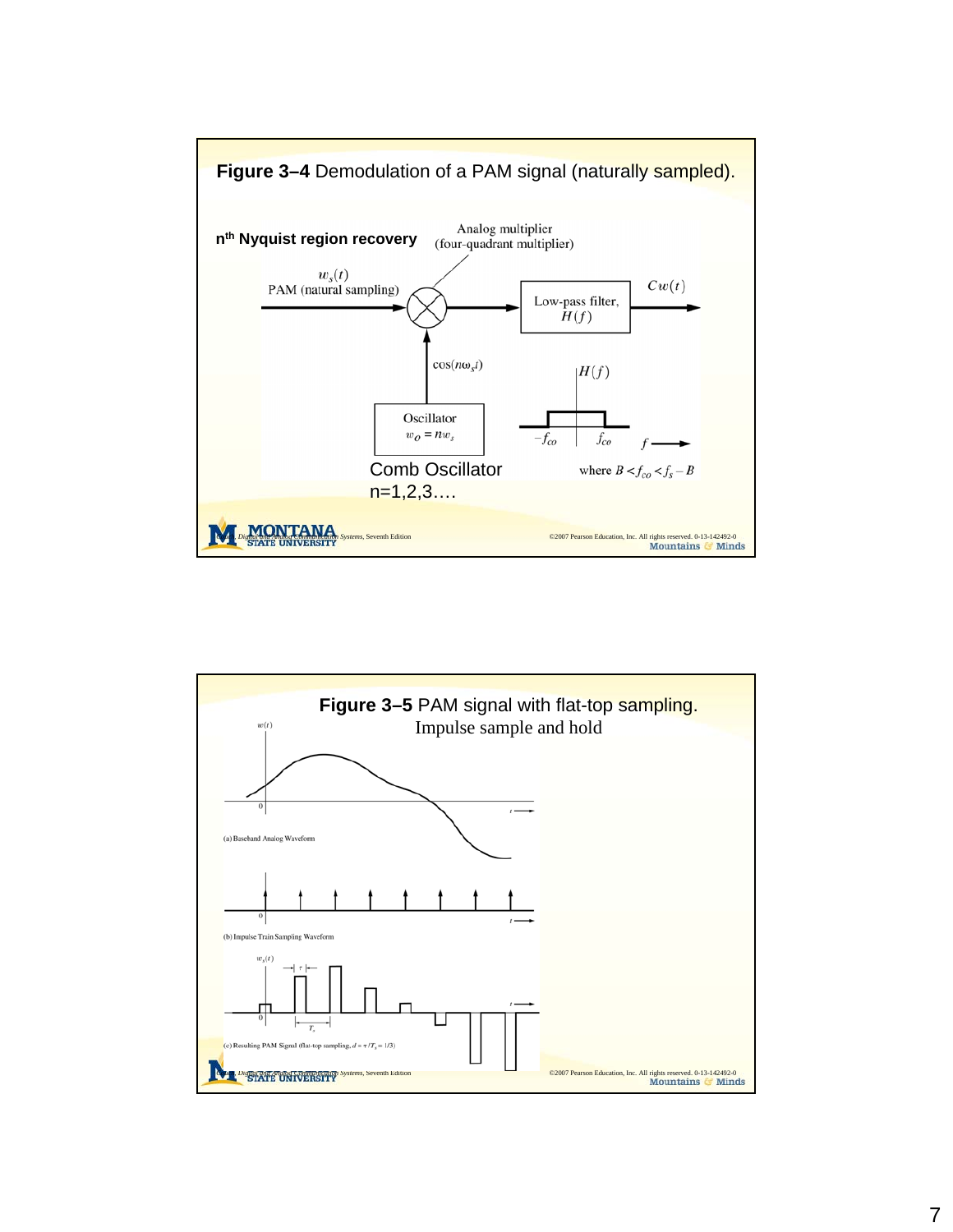

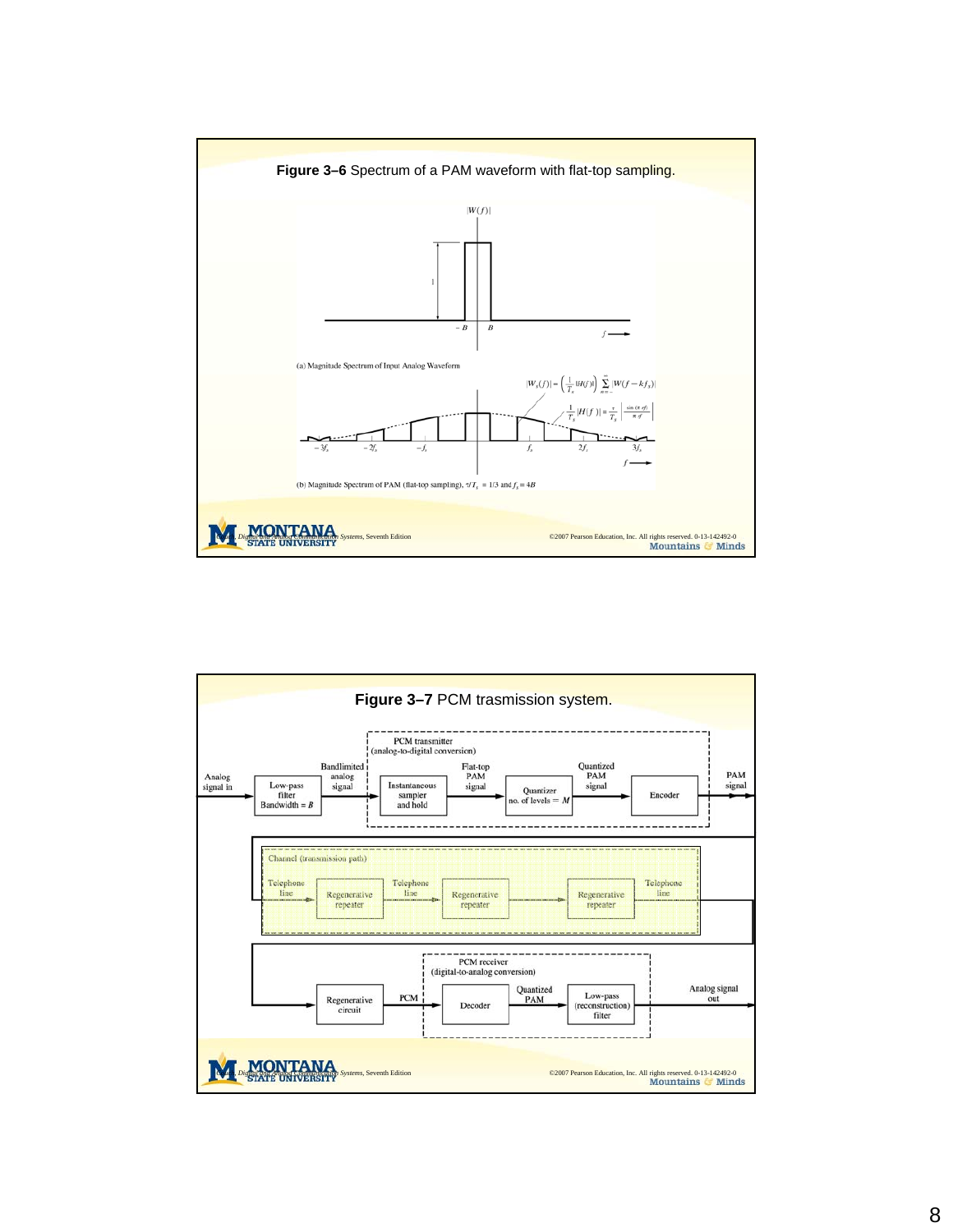

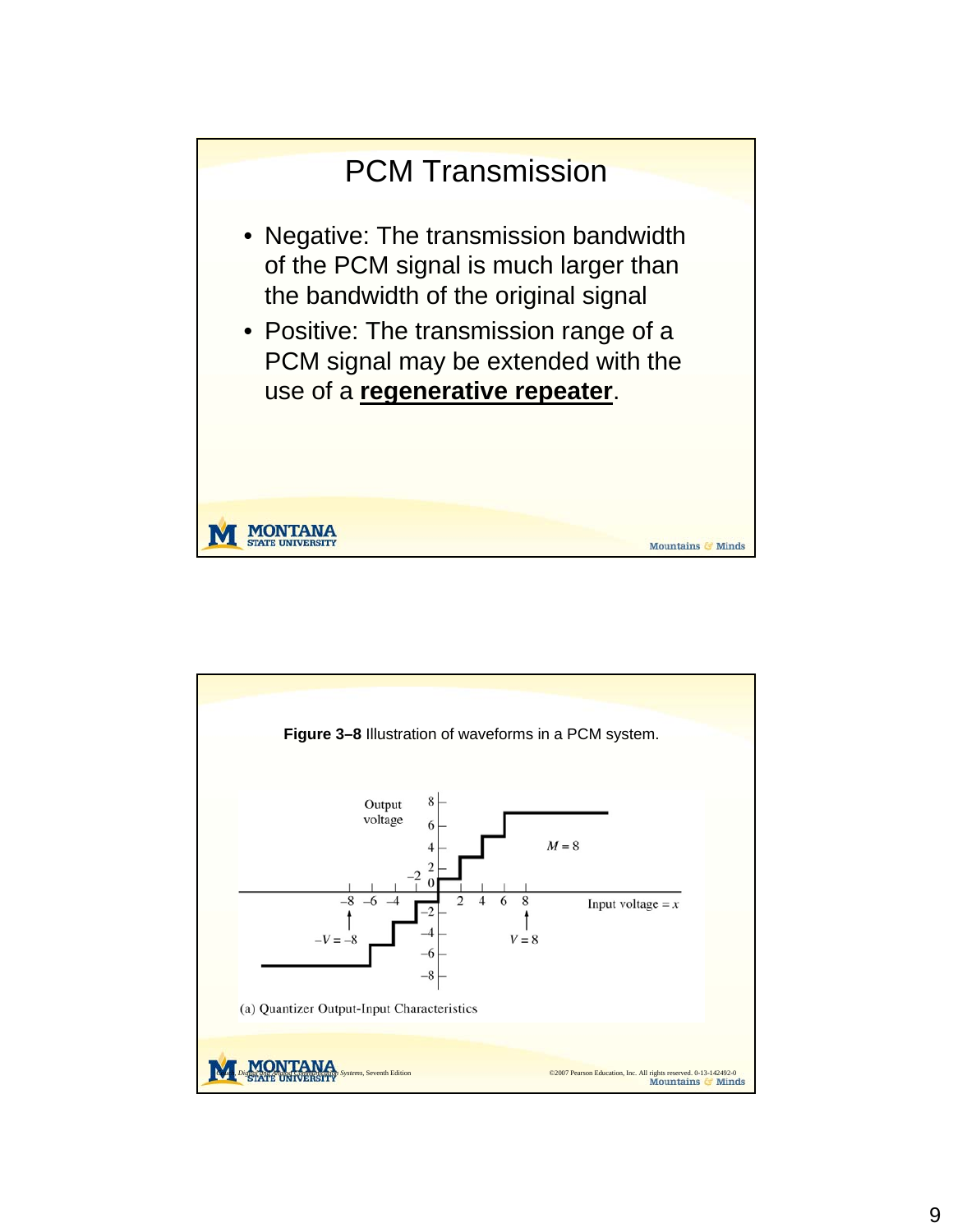

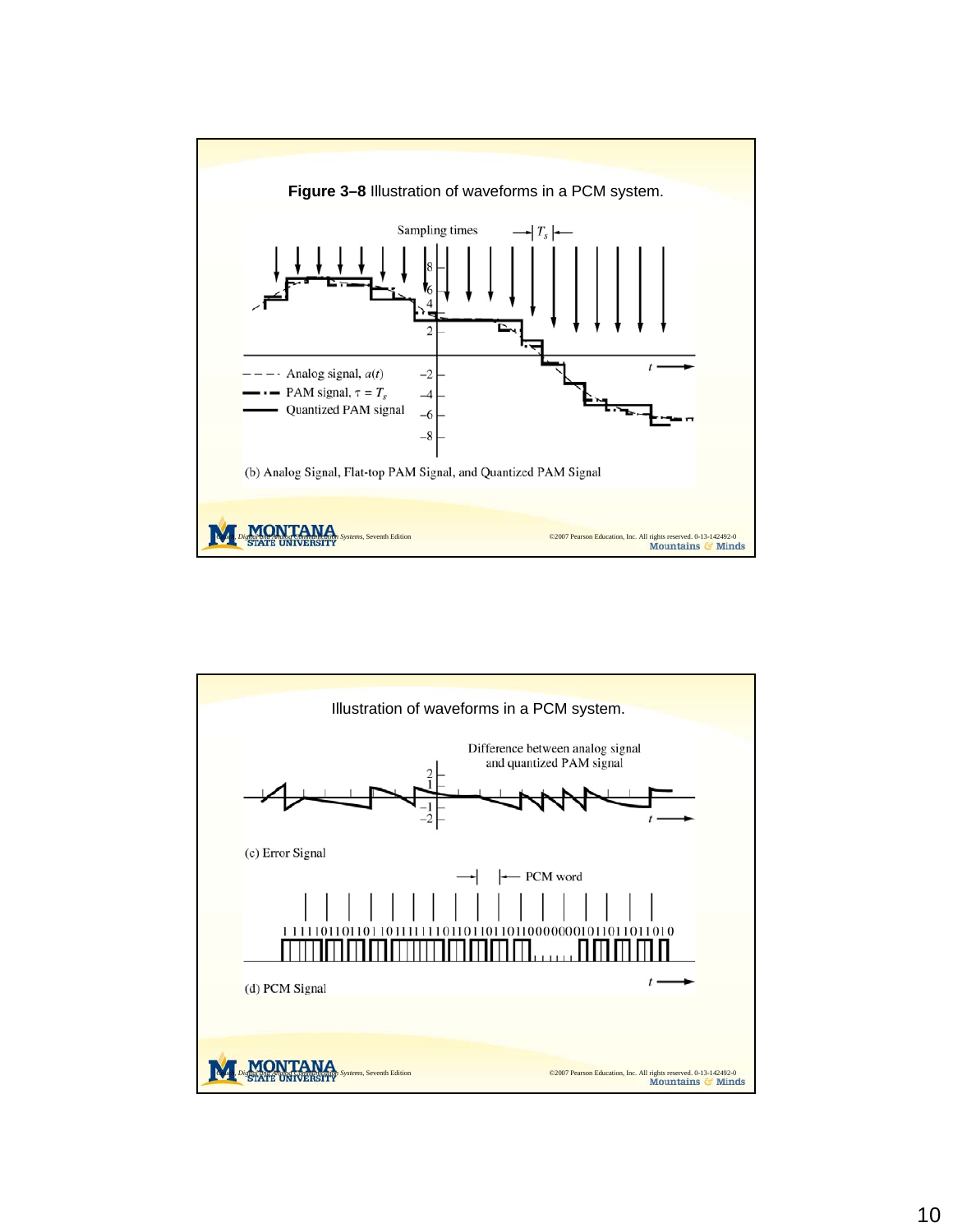

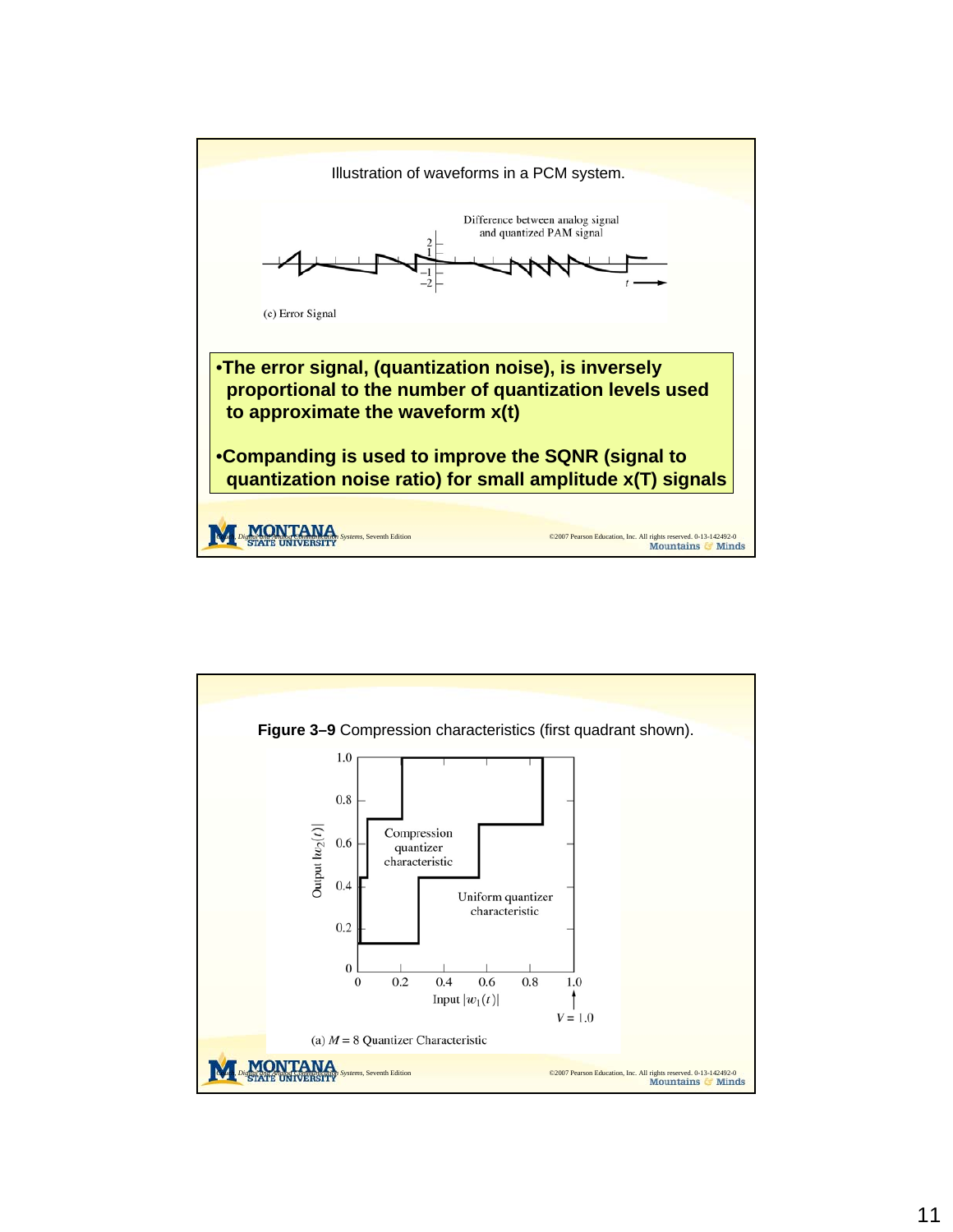

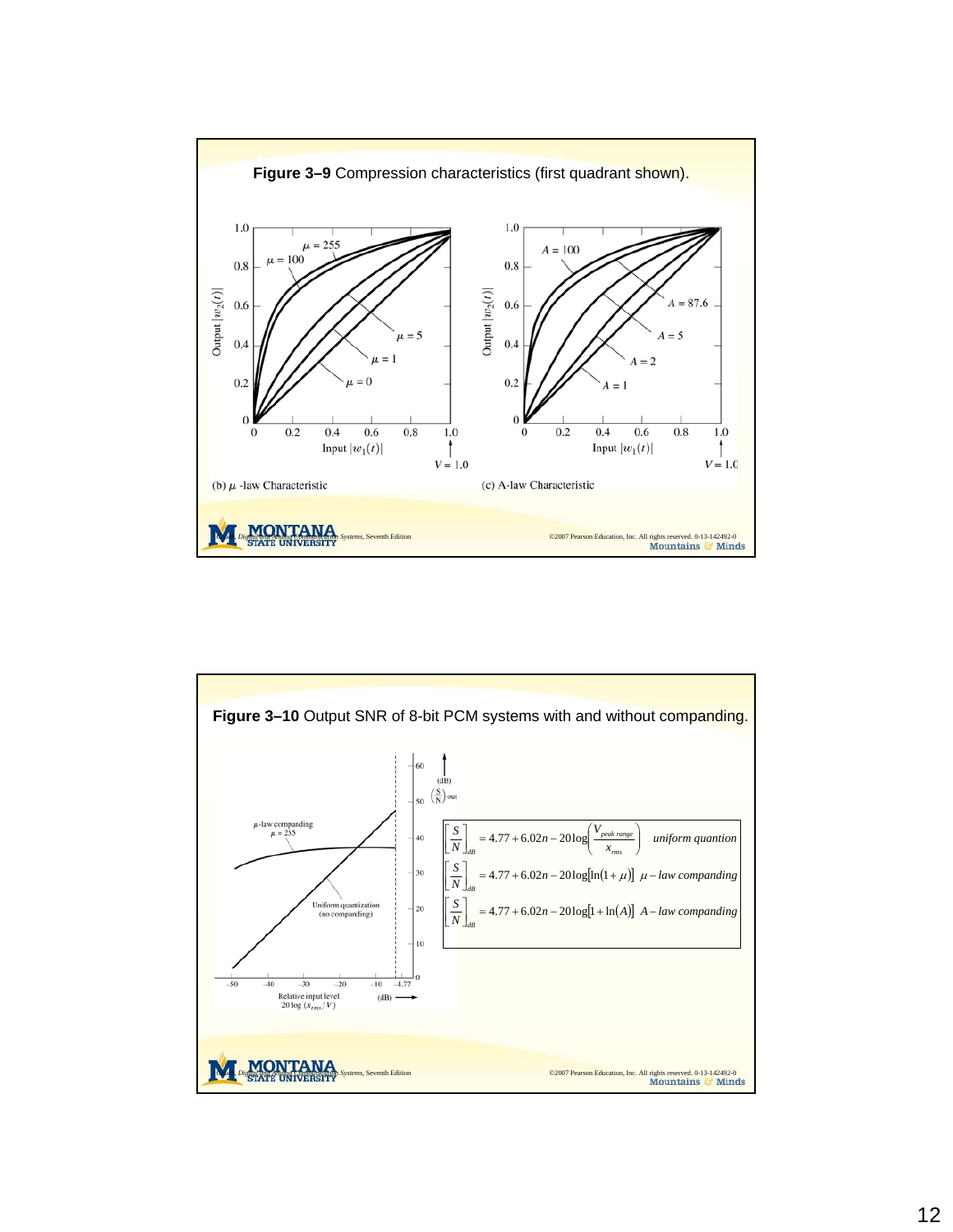

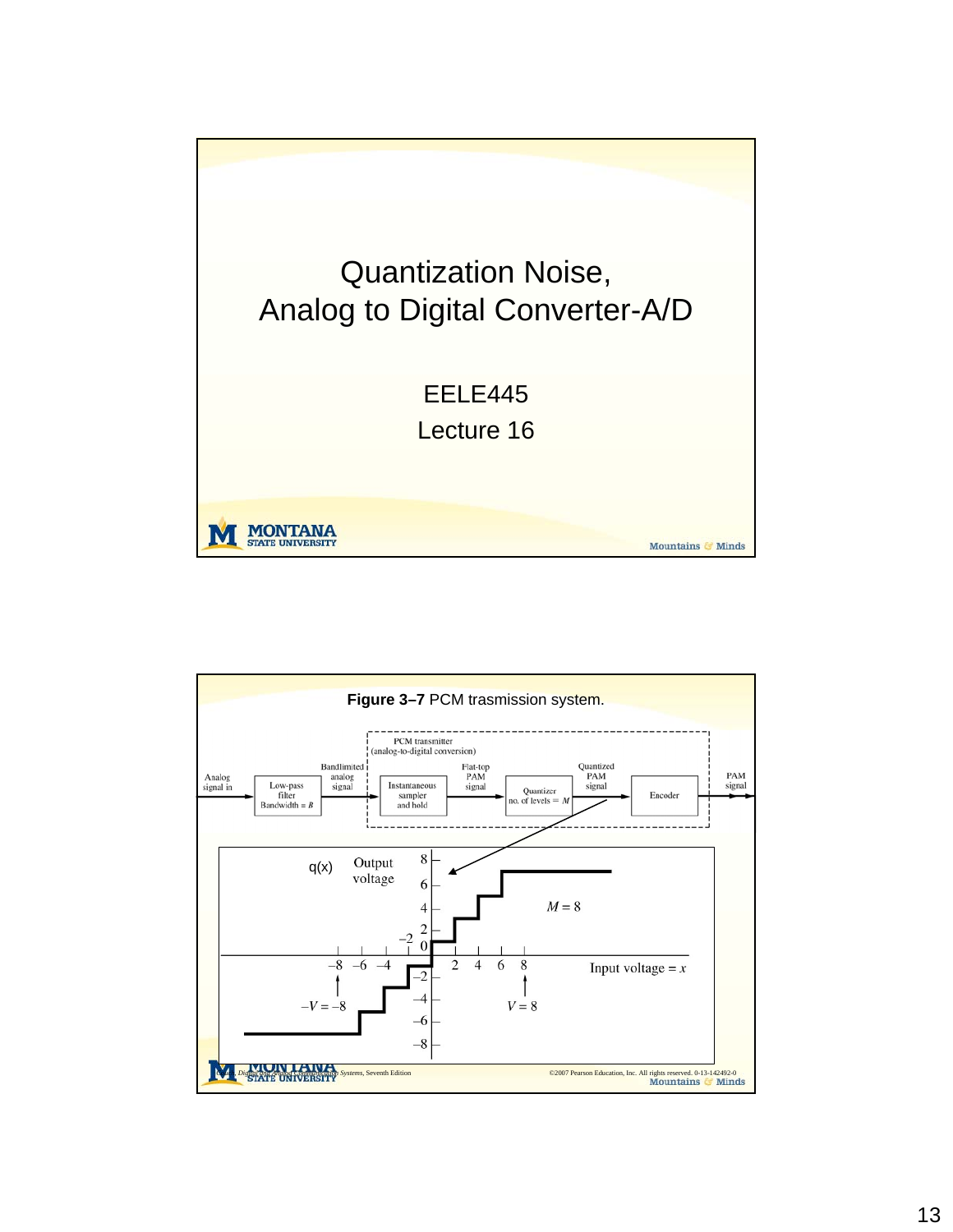

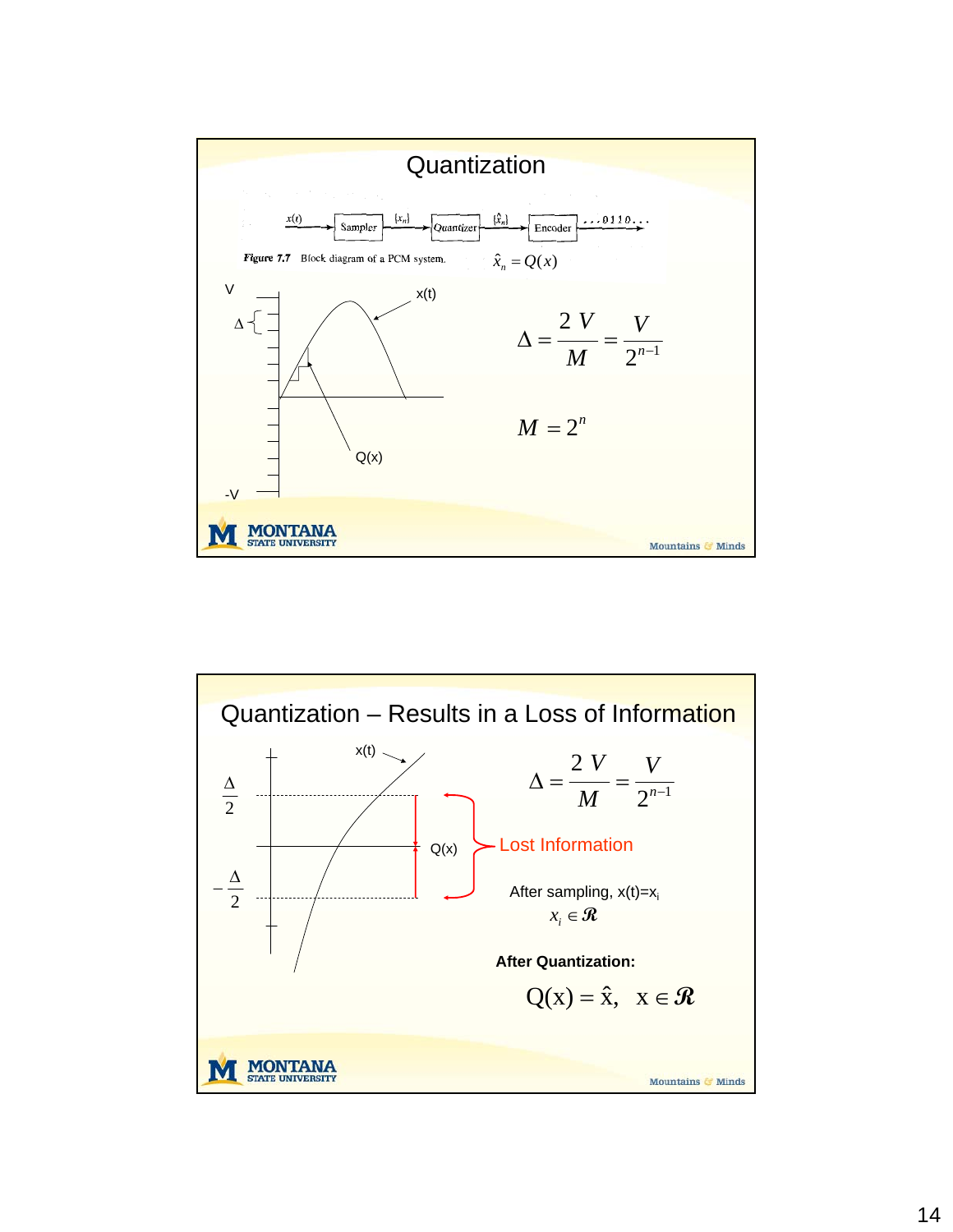

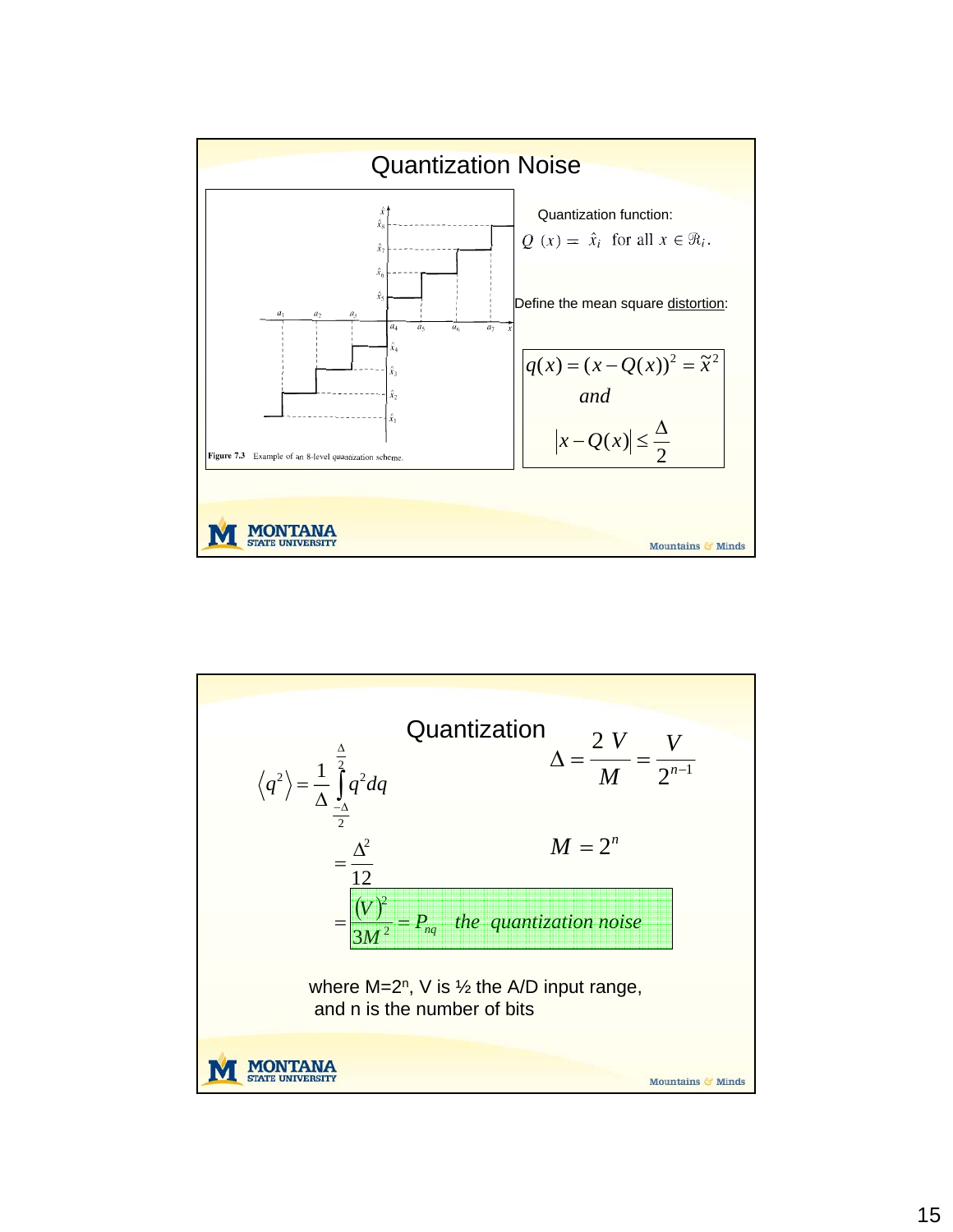

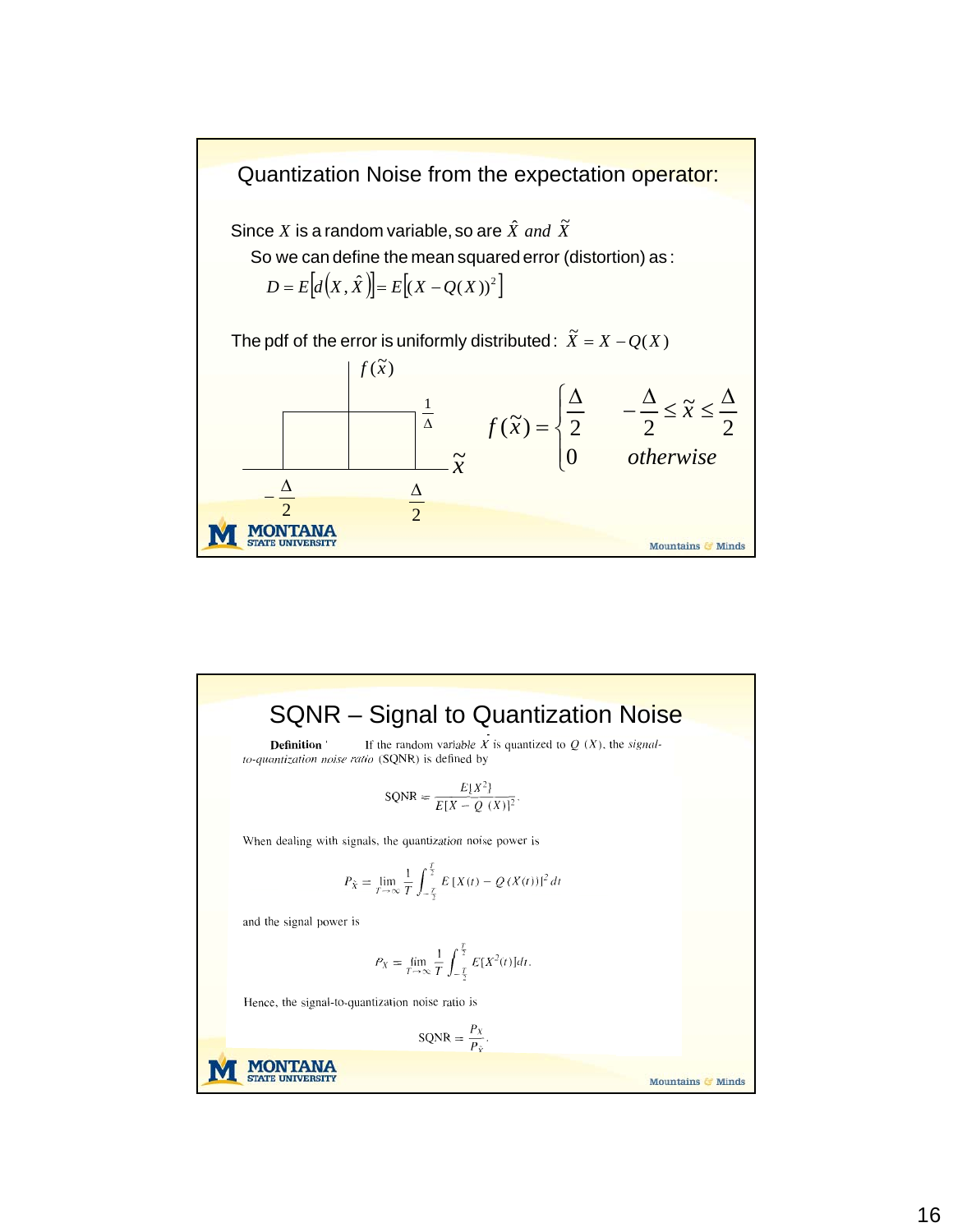

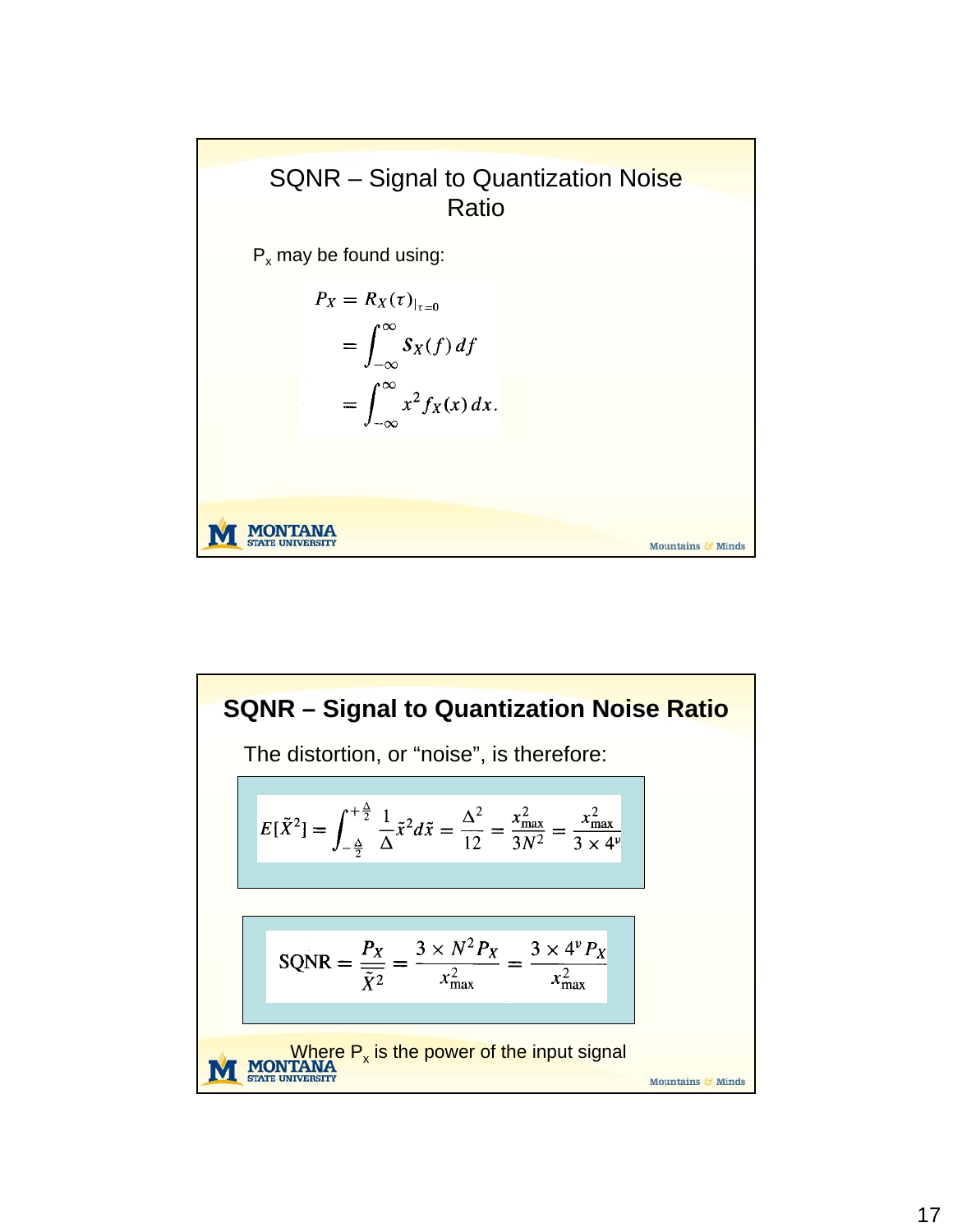

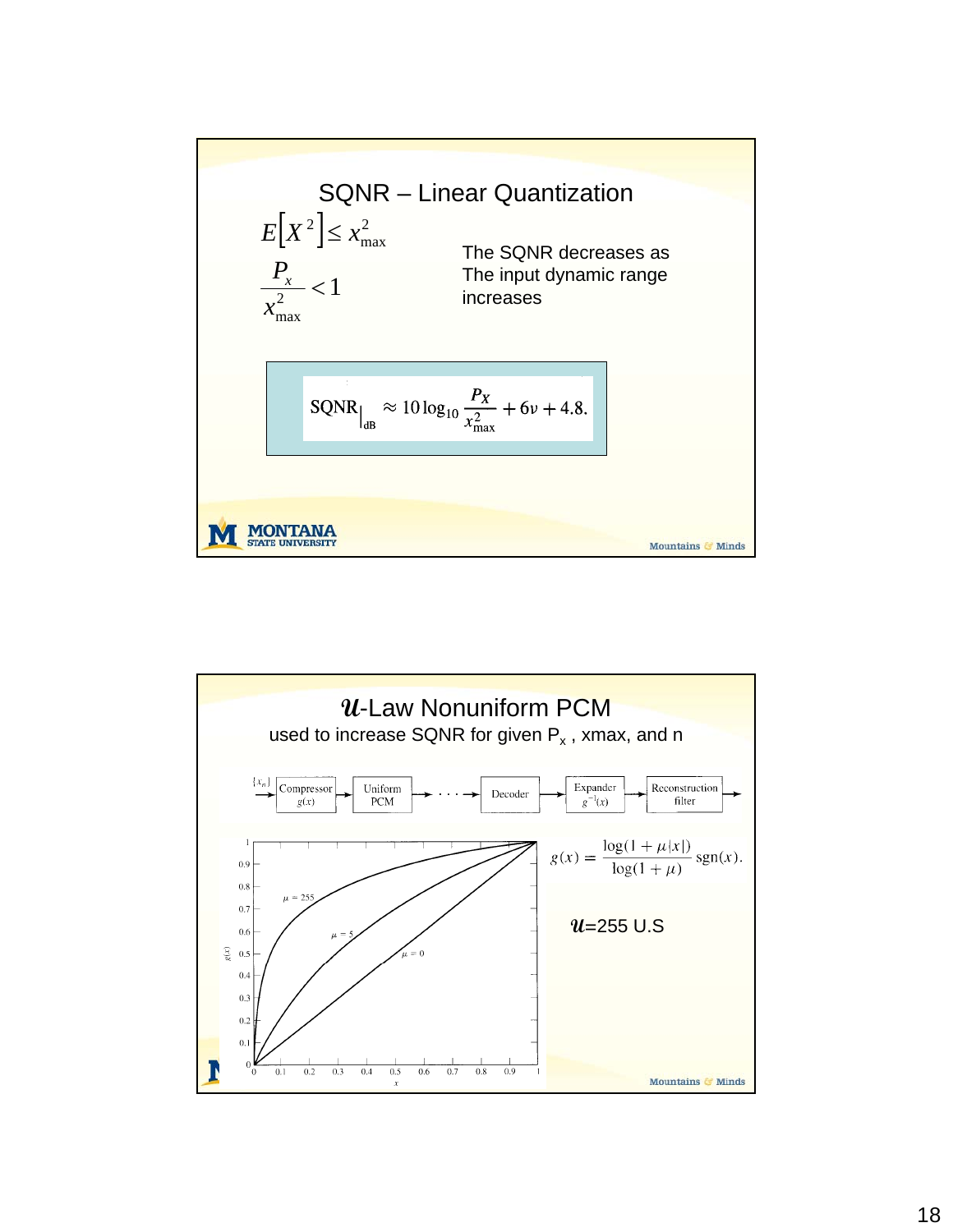